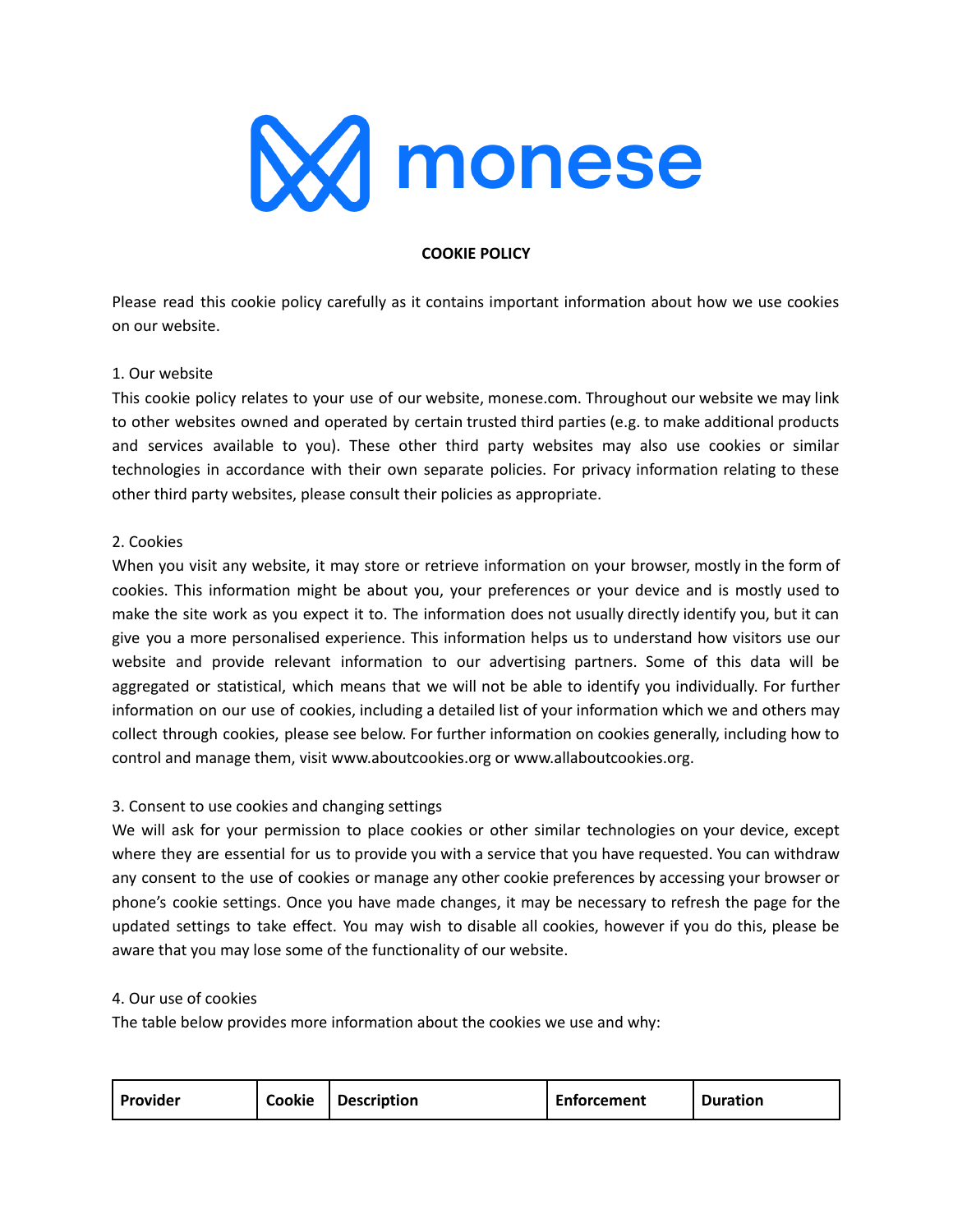|                  | <b>Name</b>    |                                                                                                                                                                                                                                                                                                                                                                                                                |                                                                                    |          |
|------------------|----------------|----------------------------------------------------------------------------------------------------------------------------------------------------------------------------------------------------------------------------------------------------------------------------------------------------------------------------------------------------------------------------------------------------------------|------------------------------------------------------------------------------------|----------|
| Google Analytics | $\mathsf{g}$ a | <b>Analytics</b><br>This cookie is installed by<br>Google Analytics. It is used<br>to calculate visitor, session<br>and campaign data and to<br>keep track of website usage<br>for the site's analytics<br>report.<br>The cookie stores<br>information anonymously<br>and assigns a randomly<br>generated number to<br>identify unique visitors.<br>The cookie will remain<br>on your device for two<br>years. | No, will<br>therefore<br>request your<br>consent before<br>placing this<br>cookie. | 2 years  |
| Google Analytics | _gcl_au        | <b>Analytics</b><br>This cookie is used by<br>Google Analytics to<br>understand visitors'<br>interactions with the<br>website.<br>The cookie stores<br>information anonymously<br>and against a unique<br>identifier. This is used by<br>the site to track visitors.<br>The cookie will remain on<br>your device for two months.                                                                               | No, will<br>therefore<br>request your<br>consent before<br>placing this<br>cookie. | 3 months |
| Google Analytics | $\_$ gid       | <b>Analytics</b><br>This cookie is installed by<br>Google Analytics. The<br>cookie is used to store<br>information of how visitors<br>use a website and helps<br>generate website analytics.<br>The data collected includes                                                                                                                                                                                    | No, will<br>therefore<br>request your<br>consent before<br>placing this cookie     | 2 days   |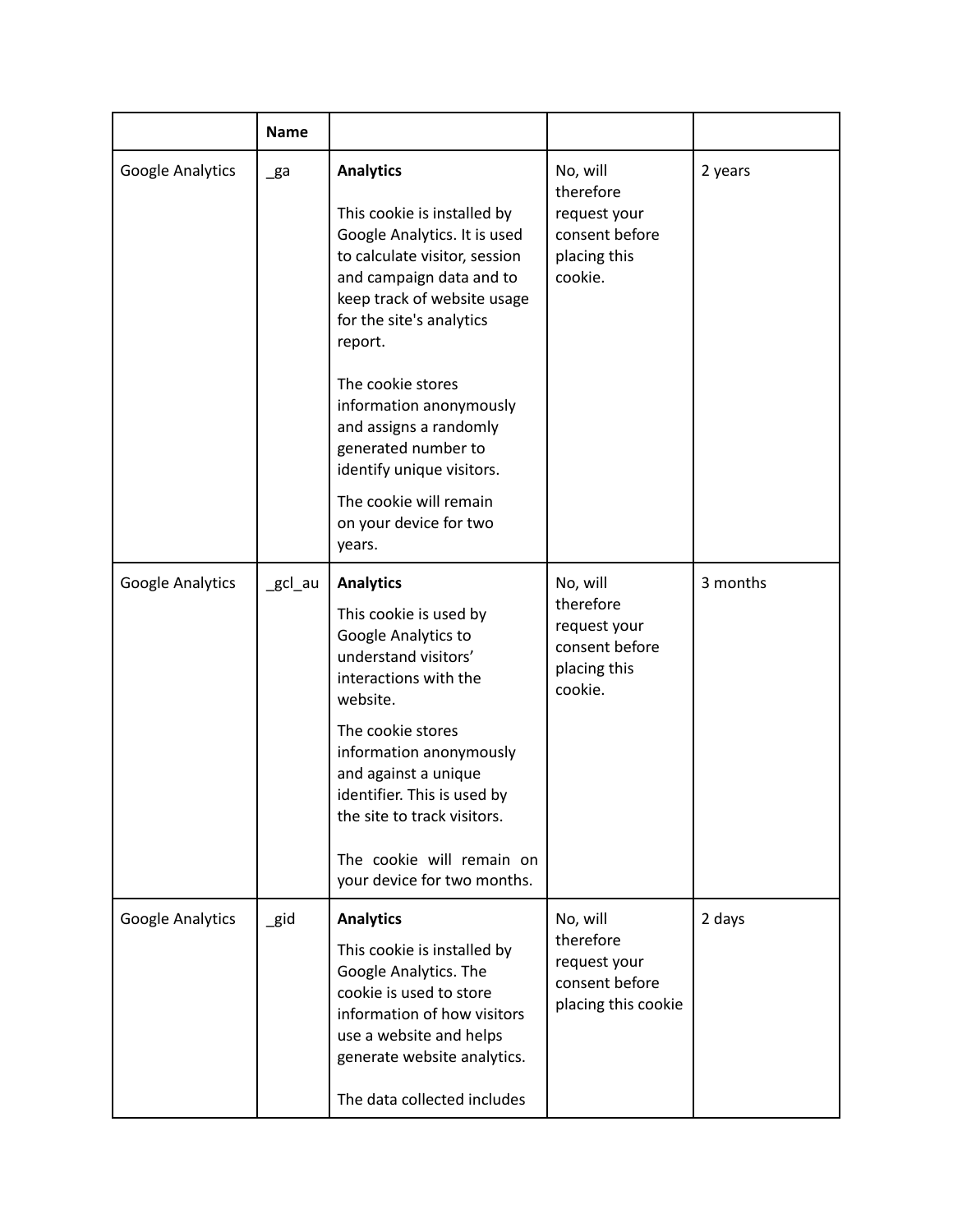|                        |                                                                                | the number of visitors,<br>where visitors came from<br>and the pages they visited<br>in an anonymous form.<br>The cookie will remain on<br>your device for one day.                                                                                                                                                                                                                                                                                                                                                                |                                                                                   |          |
|------------------------|--------------------------------------------------------------------------------|------------------------------------------------------------------------------------------------------------------------------------------------------------------------------------------------------------------------------------------------------------------------------------------------------------------------------------------------------------------------------------------------------------------------------------------------------------------------------------------------------------------------------------|-----------------------------------------------------------------------------------|----------|
| Google                 | $\_dc\_gt$<br>m_UA-<br>451586<br>$19 - 1$                                      | <b>Analytics</b><br>This cookie is associated<br>with sites using Google<br>Tag Manager to load<br>other scripts and code<br>into a page for tracking<br>analytic data on the site.<br>The cookie will remain on<br>your device for one<br>minute.                                                                                                                                                                                                                                                                                 | No, will<br>therefore<br>request your<br>consent before<br>placing this<br>cookie | 30 days  |
| Mixpanel               | $Mp_{2}$ 74<br>dc35f5<br>daf102<br>6de3ef<br>7dff4d7<br>ea18e_<br>mixpan<br>el | Monese utilizes<br>MixPanel for tracking<br>user-driven events in the<br>web application.<br>MixPanel collects<br>information in<br>accordance with its<br>MixPanel Privacy Policy.<br>You can opt-out of<br>MixPanel's automatic<br>retention of data<br>collected by clicking<br>here: MixPanel Opt-Out.<br>If you get a new<br>computer, install a new<br>browser, erase or<br>otherwise alter your<br>browser's cookie file<br>(including upgrading<br>certain browsers) you<br>may also clear the<br>MixPanel opt-out cookie. | No, will<br>therefore<br>request your<br>consent before<br>placing this cookie    | 1 year   |
| Monese<br>Localisation | locale                                                                         | This cookie is used to store<br>the language preferences<br>of a visitor to serve content                                                                                                                                                                                                                                                                                                                                                                                                                                          | Yes, essential<br>(we will<br>therefore not                                       | 365 days |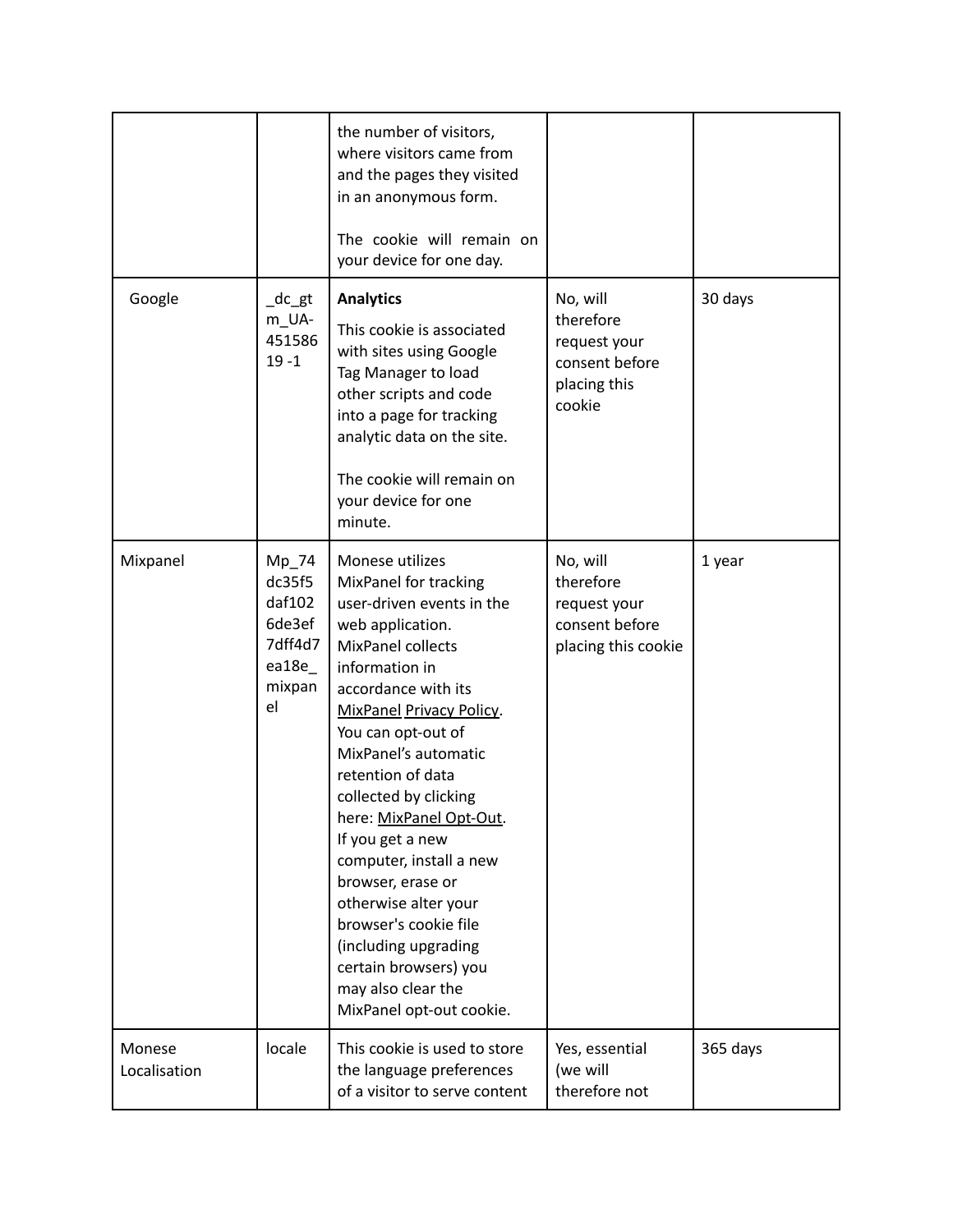|                        |                                       | in that language the next<br>time they visit.<br>The cookies store<br>information against a<br>unique identifier.<br>The cookie will remain<br>on your device for one<br>year.                                                                         | request your<br>consent before<br>placing this<br>cookie.                                                |          |
|------------------------|---------------------------------------|--------------------------------------------------------------------------------------------------------------------------------------------------------------------------------------------------------------------------------------------------------|----------------------------------------------------------------------------------------------------------|----------|
| Monese<br>Localisation | country                               | This cookie is used to<br>determine which version<br>of the website to load for<br>the visitor.<br>The cookie stores<br>information<br>anonymously and<br>against a unique<br>identifier.<br>The cookie will remain<br>on your device for one<br>year. | Yes, essential<br>(we will<br>therefore not<br>request your<br>consent before<br>placing this<br>cookie. | 365 days |
| Monese                 | accept-<br>marketi<br>ng-coo<br>kies  | Used to check status of<br>visitors' acceptance of<br>marketing cookies                                                                                                                                                                                | No, will<br>therefore<br>request your<br>consent before<br>placing this cookie                           | 1 year   |
| Monese                 | accept-<br>cookies                    | Used to check status of<br>visitors' acceptance of<br>cookies                                                                                                                                                                                          | Yes, essential (we<br>will therefore not<br>request your<br>consent before<br>placing this cookie        | 1 year   |
| Monese                 | accept-<br>analytic<br>al-cooki<br>es | Used to check status of<br>visitors' acceptance of<br>analytical cookies                                                                                                                                                                               | No, will<br>therefore<br>request your<br>consent before<br>placing this cookie                           | 1 year   |
| Facebook               | Facebo<br>ok Pixel                    | Facebook analytical cookie<br>for FB pixel                                                                                                                                                                                                             | No, will<br>therefore<br>request your<br>consent before<br>placing this cookie                           | 3 months |